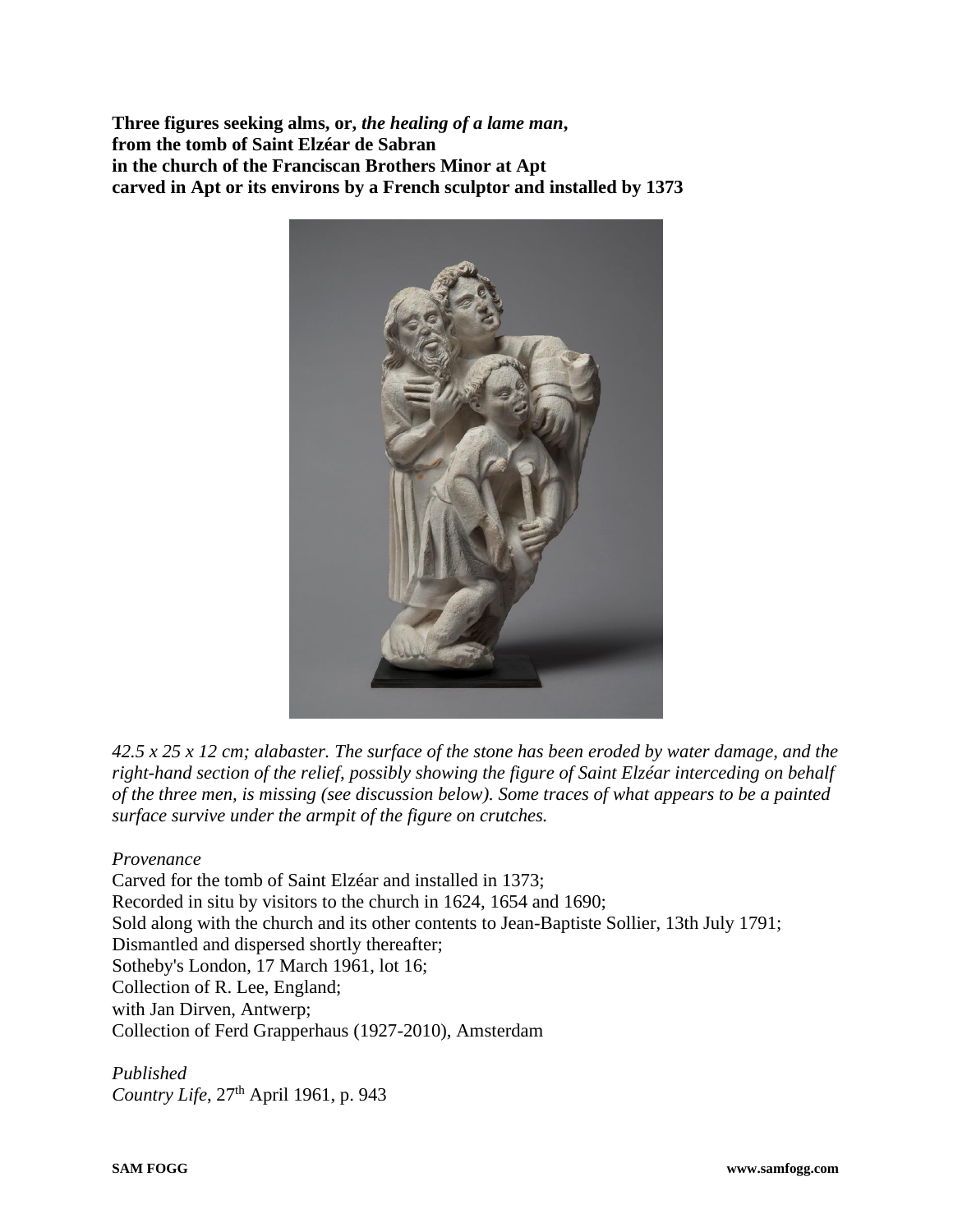This deeply sculpted relief measures a little over 40cm in height and is carved from a single block of pale alabaster. It depicts what appear to be three beggars standing in a tight-knit group and directing their attention to a now lost figure or figures engaging with them from our right. The nearest of the three is clearly lame; his twisted leg swells from the effects of a suppurating wound on his shin, and he supports himself on long crutches whose faceted surfaces suggest roughly hewn wood. His dishevelled status is affirmed by the tear in his garments at the level of the thigh, a shorthand motif for poverty used across a large spectrum of late-Medieval works of art. A second, taller figure at far-left is shown crossing his hands over his chest as if in supplication. He appears to be an old man, his advanced age suggested by a receding hairline and a long, bifurcated beard. At the far right, the tallest of the three figures is shown with wildly curling hair and a clean-shaven face. He raises his left arm to show us an alms pot strapped to his forearm. All three men are barefooted, undoubtedly intended to emphasise the depth of their poverty. Since the crippled individual at the front is both shorter than the other two men and comparatively younger-looking, it is also possible that they are intended to show three generations of man, perhaps from a single family, but more likely as a general suggestion of the arc of human life.

Having languished unrecognised and unpublished for much of its modern history, this remarkable figural relief has only recently re-emerged onto the market from private hands. Far from being an anonymous, unidentifiable relic of Medieval sculpture, it is in fact a large section of a long-lost relief carved for the tomb monument erected in 1373 to Saint Elzéar de Sabran at the Franciscan church of Apt in the Vaucluse region of Southern France until its dismantlement and dispersion during the French Revolution.

Born in the castle of Saint-Jean-de-Robians in Provence in 1285, Saint Elzéar was educated by his uncle Guillaume de Sabran, the Abbot of Saint Victor in Marseille and enrolled as a tertiary of the Franciscan Order. He rose to prominence following the death of his father in 1309, when he was given control of his domains in Italy and became a diplomat and military leader. In 1312 he marched to Rome at the head of the army of King Robert of Naples, mobilised to aid the expulsion of the Emperor Henry VII. Returning to Provence shortly after, he apparently established a strict household in which piety and faithful practice of the Catholic faith were the rule. In 1317 Elzéar went to Naples to become the tutor of Duke Charles, son of King Robert, and later became Charles' castellan, when Charles became Vicar General of the Kingdom of Sicily. He was sent as ambassador to the King of France in 1323 to obtain the hand of Marie of Valois in marriage for Charles, edifying a worldly court by his heroic virtues. He apparently died while serving in that post, and his body was returned to his domain and buried in a Franciscan habit in the church of the Friars Minor at Apt. The decree of his canonization was signed by his godson, Pope Urban V, and was carried out by Urban's successor, Pope Gregory XI in 1371. Elzéar's wife Countess Delfine was also beatified by Pope Urban around the same time. Their liturgical feast day, which they share, is celebrated by the Franciscan Third Order on the 26th of September.

Although no longer in existence, we know that a unique and extraordinary alabaster monument was erected to Saint Elzéar by 1373, only two years after his canonization, since on the 17th and 18th of June in that year cardinal Anglic Grimoard (brother of Urban V) is documented as having exhumed Elzéar's relics and placed them in its interior. According to an eye-witness account written in 1690, it consisted of a tall pyramid set behind or above the high altar of the church, rising from a base decorated with scenes from the saint's life and terminating just under the church's vaulted ceiling; clearly, this was a structure of massive proportions. A small handful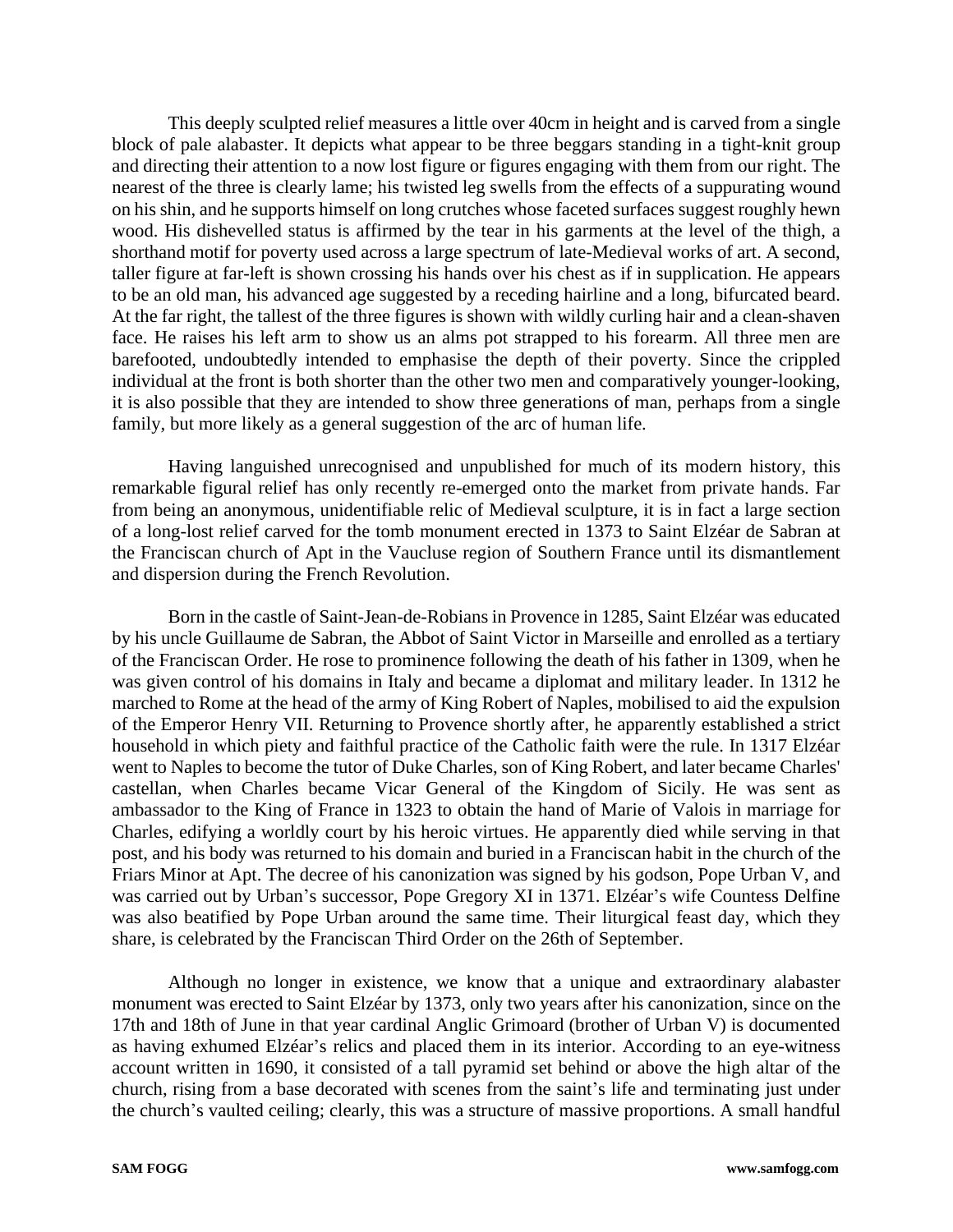of earlier eye-witness accounts help to corroborate and expand upon these tantalising details. In 1654, a church father called Borély described the same "curious pyramid" dominating the monument's appearance, its base decorated with eight miracles from the count's life. Thankfully, a third record, taken in 1624 by a visiting bishop from Vaison called Suarès, explicitly describes each of the eight reliefs that decorated the pyramid's base, and identifies their respective miracles. Tragically, the church was sold to a local landowner in 1791 and subsequently broken up and dispersed following the first wave of the French Revolution. Some of its fragments found their way into nearby private collections, before being donated to local museums over the course of the nineteenth century, while others were scattered further afield. All of those known to have survived (excluding of course the present relief which was unknown to scholarship at the time) were reunited in a 1978 article by the French art historian Francoise Baron, who used the three eyewitness accounts described above to help flesh out our understanding of the monument's details. Today, the seven fragments Baron listed as having come down to us are split between the musée du Louvre in Paris, the Metropolitan Museum of Art in New York, the Cathedrale Saint Anne in Apt, the Walters Art Museum in Baltimore, and the musée du Petit Palais, Avignon. Following Suarès' 1624 account, their iconography can be read as follows:

*Elzéar visiting the Lepers*, now at the Walters Art Museum in Baltimore, recounts the story of Elzéar's sojourn in Naples, during which he visited a leper colony and embraced the afflicted.

Two reliefs preserved in the Cathedrale Saint Anne in Apt (Vaucluse) both depict miracles; the *Resurrection of Bertrand Flotte* and the *Resurrection of an infant drowned in the Rhone*.

Following his victory on the battlefield in Italy, Elzéar was saying the *Miserere* when Christ appeared to him to warn him from succumbing to vainglory. The larger of two reliefs preserved in the musée du Petit Palais in Avignon depicts Christ flagellating the saint in the presence of his guard Isnard.

The *Resurrection of a girl at Isle-de-Sorgue* (now in the musée du Louvre) recounts a miracle which is said to have taken place during the passage of Elzéar's funeral cortege through Provence. When a local girl was found drowned and caught in the wheel of a watermill, she was resuscitated by being placed in proximity with the Saint's body.

A single figure in the Metropolitan Museum of Art in New York shows Elzéar kneeling in prayer. This was originally positioned adjacent to a figure of *Christ Blessing,* now in the musée du Petit Palais in Avignon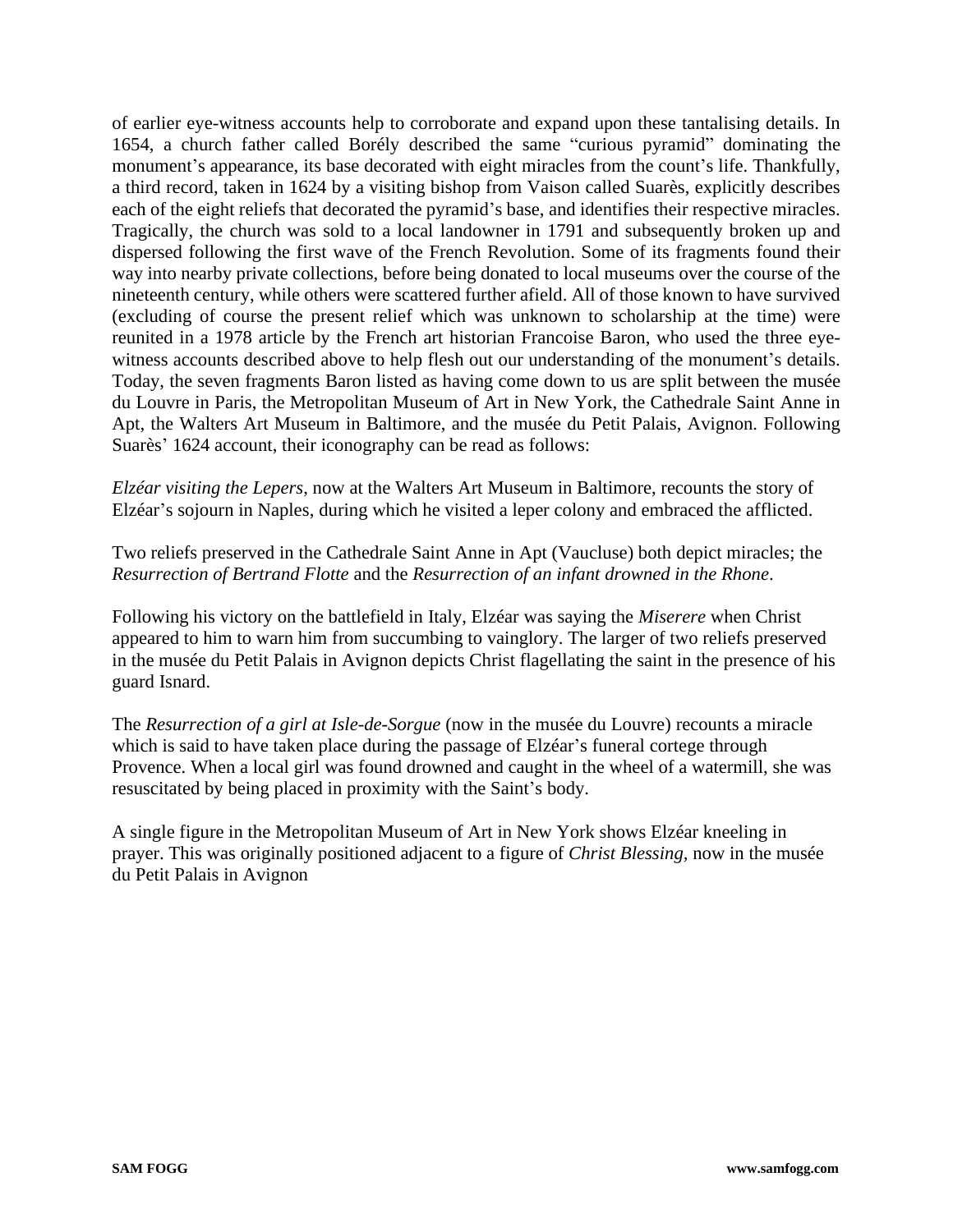

Above: Saint Elzéar curing the Lepers c. 1373 43.5 x 38.5 x 12 cm; alabaster Baltimore, Walters Art Museum, Inv. 27.16 (acquired by Henry Walters in 1925)

Not all of the extant reliefs survive in the same condition, and ours has clearly been affected by water damage in a way that none of the others have suffered from, perhaps as part of an illjudged program of cleaning or just neglect. Yet it retains clear traces of the tools used to shape it, and these, alongside its stylistic features, material, and dimensions, can be used to link it firmly with the other reliefs in the group. The varied cutting marks visible on our relief's reverse are identical to those on the figure of *Saint Elzéar in Prayer* in New York. Both display a combination of rough sawing, rapid flat-head chisel marks made with a tool of medium gauge, and flat areas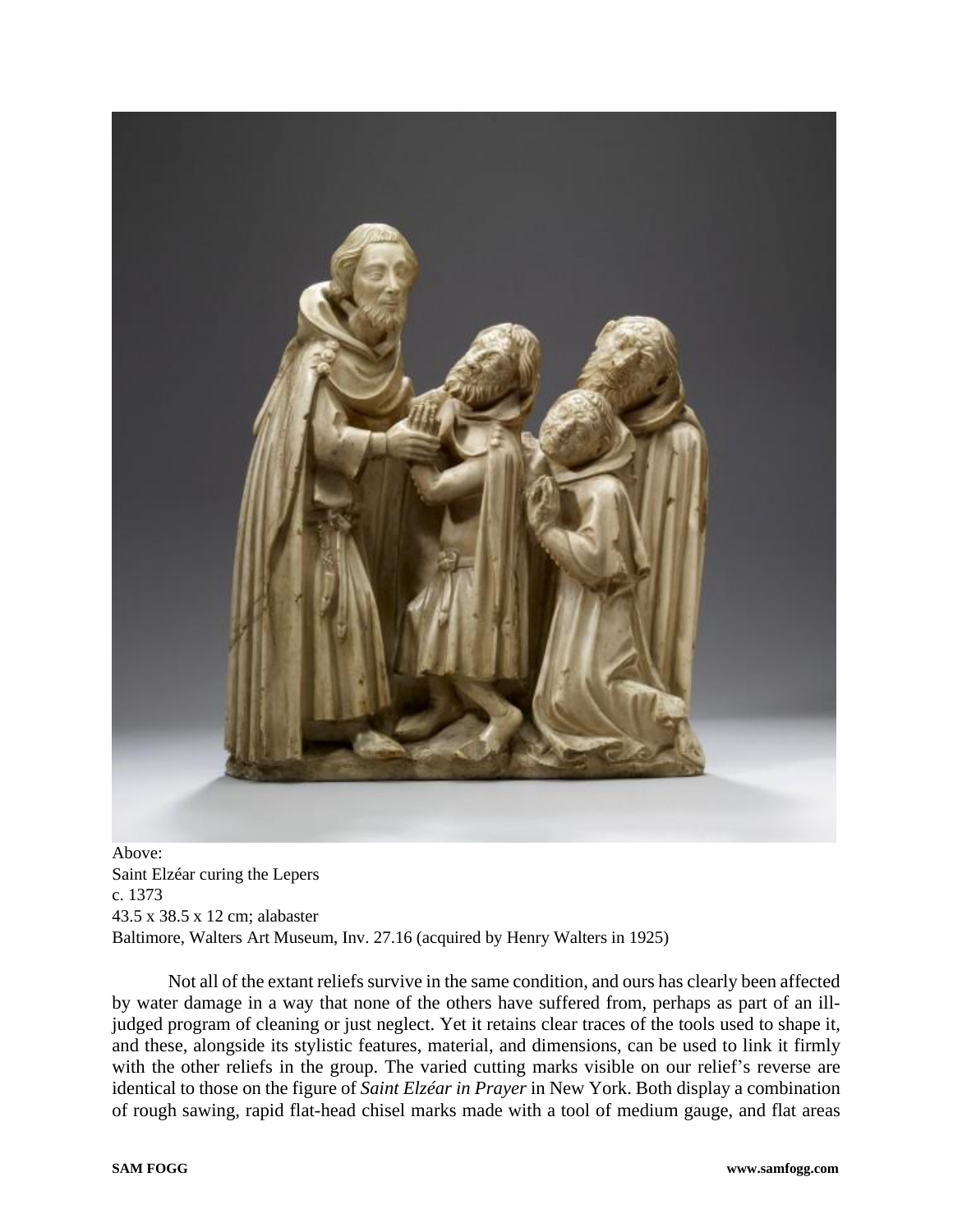with a much smoother, abraded finish. The undersides of the two reliefs are also similar, with a fine shallow step or groove carved into the stone and running parallel to the back face. It is unclear whether all of the reliefs also incorporate such a feature as it is not possible to see their undersides, and it is unclear what this is for. One possibility is that it allowed for the introduction of a fine layer of fixing material such as plaster or adhesive which, being kept towards the rear of the block, would not be visible to viewers from the front.



Above: Saint Elzéar in Prayer 35.9 x 23 x 12 cm; alabaster New York, Metropolitan Museum of Art, Inv. 27.78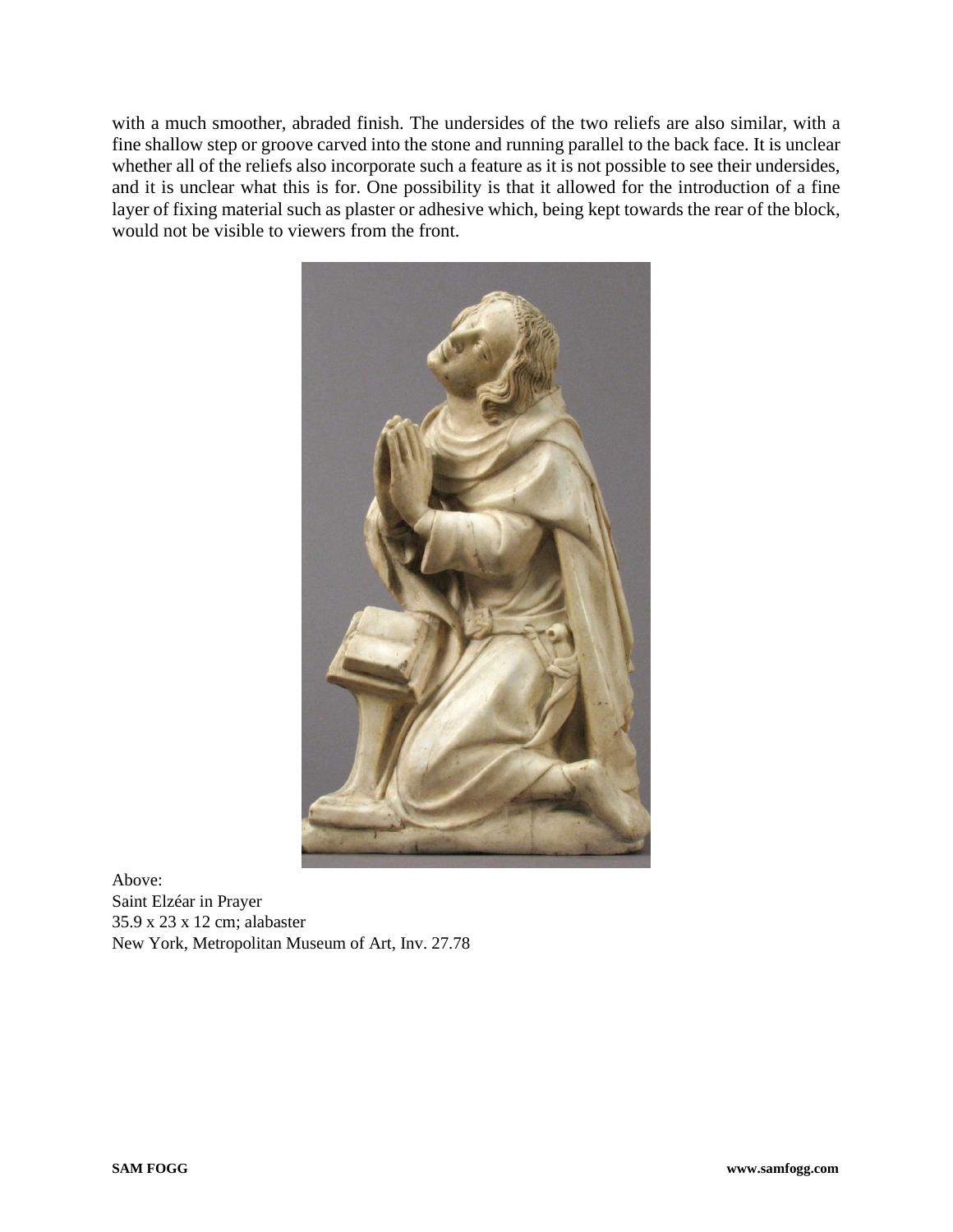

Above: The reverse faces of the New York relief (left) and the relief under discussion (right)

Both from a compositional and an iconographic standpoint, our relief fits closely with the types, and arrangement, of figures on all of the other known fragments. Crucially however, it also perfectly corroborates Bishop Suarès '1624 description of the monument's first relief ("insculpta sunt quorum primum", he numbers it as such perhaps due to its primary placement and visibility on the structure) as a scene in which Elzéar heals a lame man; "de sanitate homini claudicanti restituta" (the health of a lame man is restored). The "homini claudicanti" or lame man in question is without doubt the figure shown hobbling on his crutches at the front of our group, his gashed leg twisted awkwardly as a result of his ailment. It is this figure and his pronounced lameness that are clearly intended to form the centre of our focus, and thus reading of the scene. The roughly vertical break running down the right-hand side of the relief means that we are missing what is almost certain to have been the figure of Elzéar himself, a loss which has undoubtedly contributed to its obscurity and anonymity during the centuries since its dispersion from the monument. Its reemergence now is thus of cardinal importance for the scholarship of Saint Elzéar's "curious" and extraordinary monument, as well as for the study of fourteenth-century French sculpture more generally.